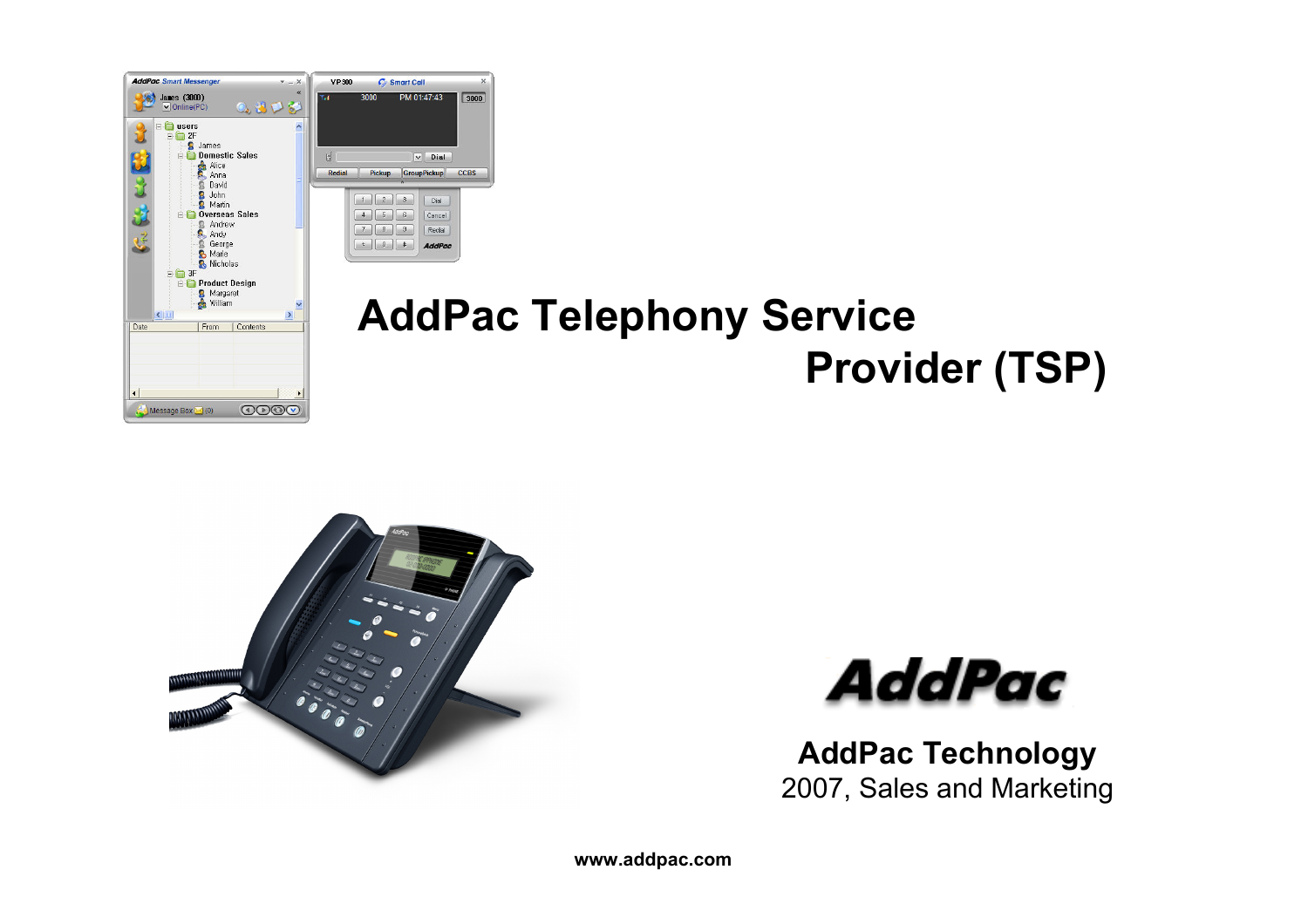#### **Contents**

- $\bullet$ **Overview**
- What is TAPI?
- AddPac TSP Structure
- •AddPac TSP System Diagram
- AddPac TSP Message Structure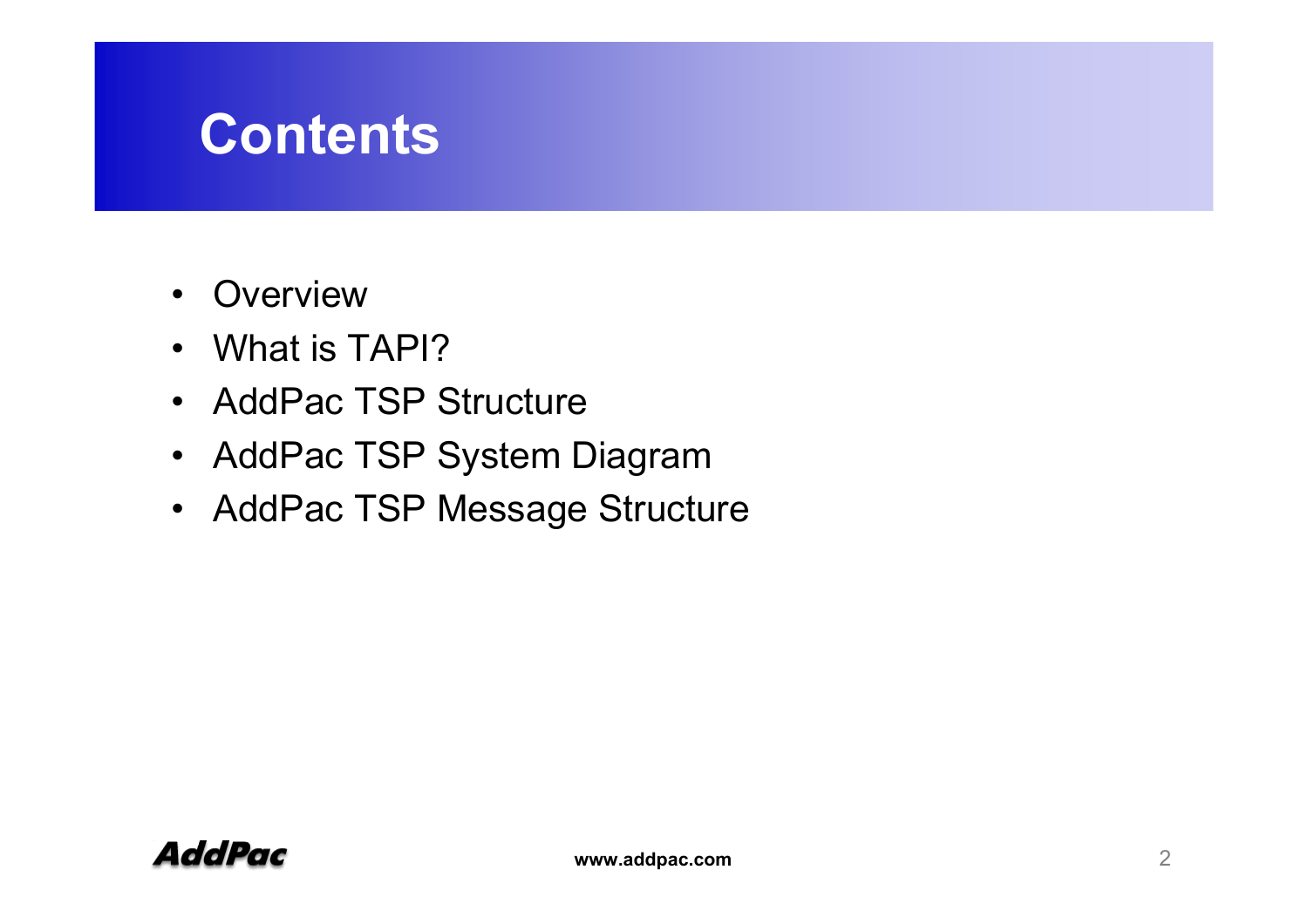#### **Overview**

It is provide call dial and call drop using TSP (Telephony Service Provider) at outlook and third party TAPI application.

- Feature
	- Support call control feature
		- Support call dial
		- Support call drop
		- Support call state display
		- Not support feature
			- Inbound call handling
	- Support all windows environment

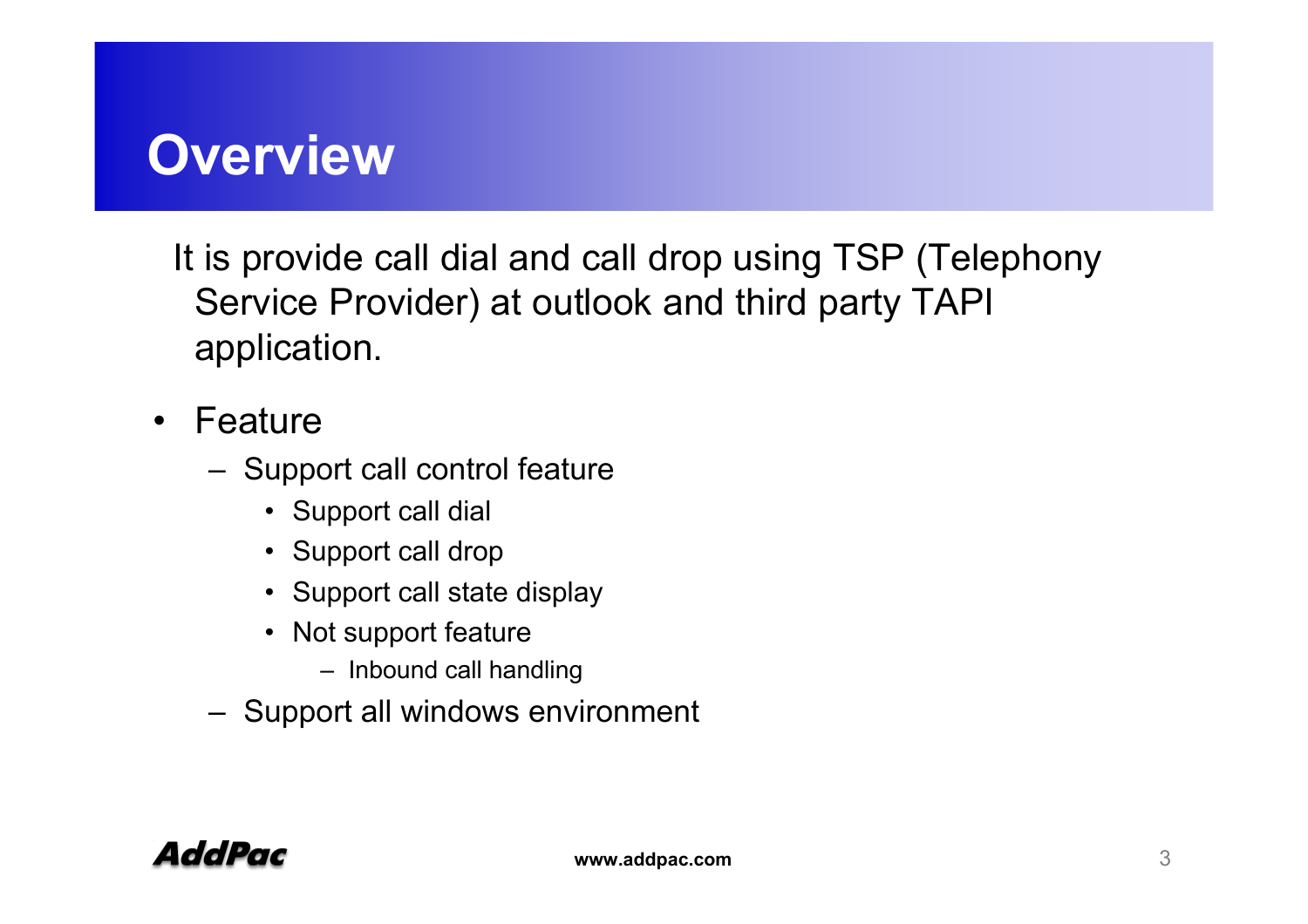#### **Overview Con't**



- $\bullet$  Feature
	- Easy to dial and call drop at window TAPI application
		- Outlook, Outlook Express, Third Party TAPI Application, etc
	- Support Inter-operation with AddPac IPNext IP-PBX through Smart Messenger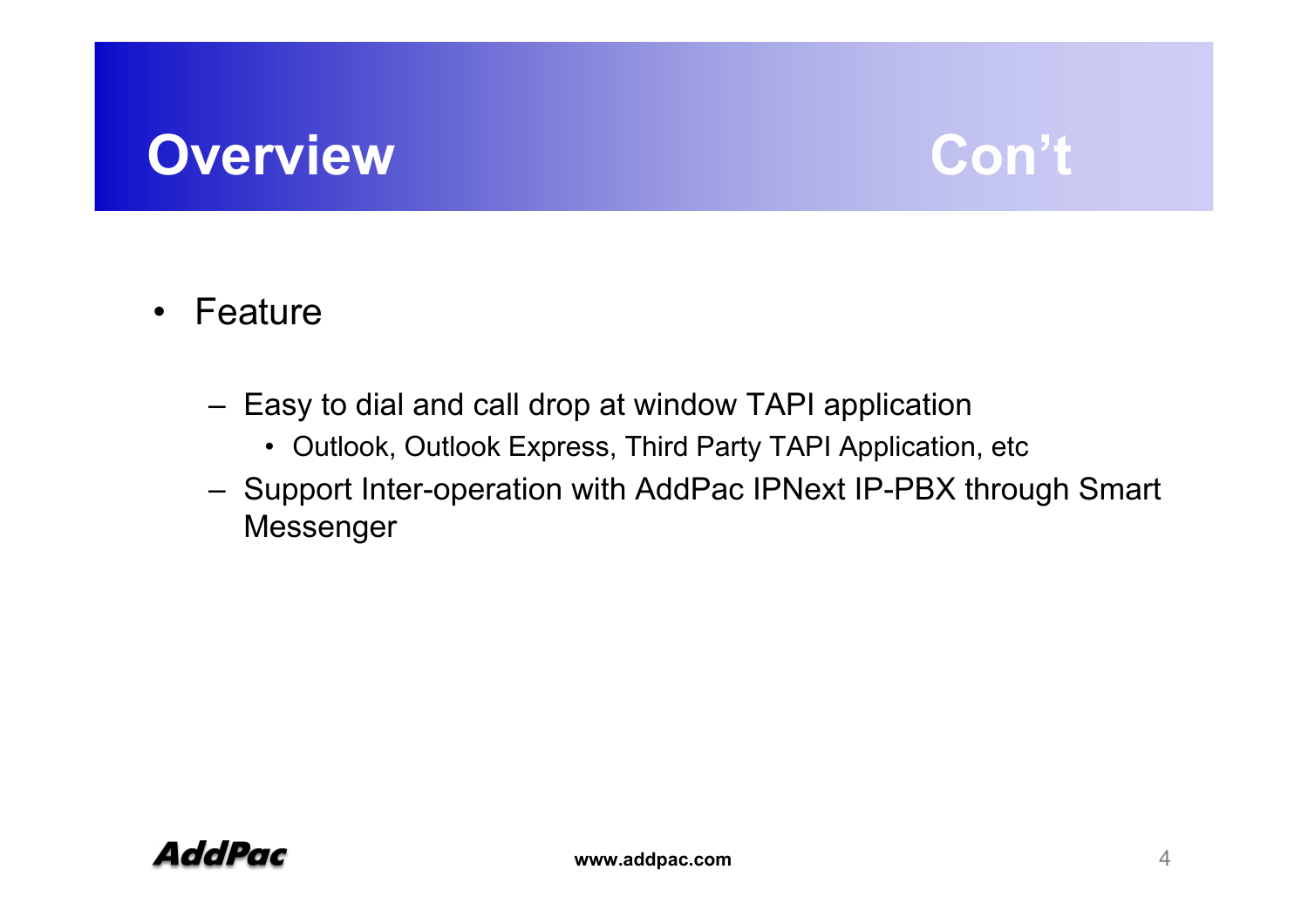#### **What is TAPI?**

The *Telephony Application Programming Interface* (TAPI) is one of the most significant API sets to be released by Microsoft .

- Support the development of communications applications for Microsoft Windows or Windows NT
- Telephony Interface
	- TAPI 2.X
		- A C-programming language based API
		- Enables you to implement communications applications ranging from basic modem control to call centers with multiple agents and switches.

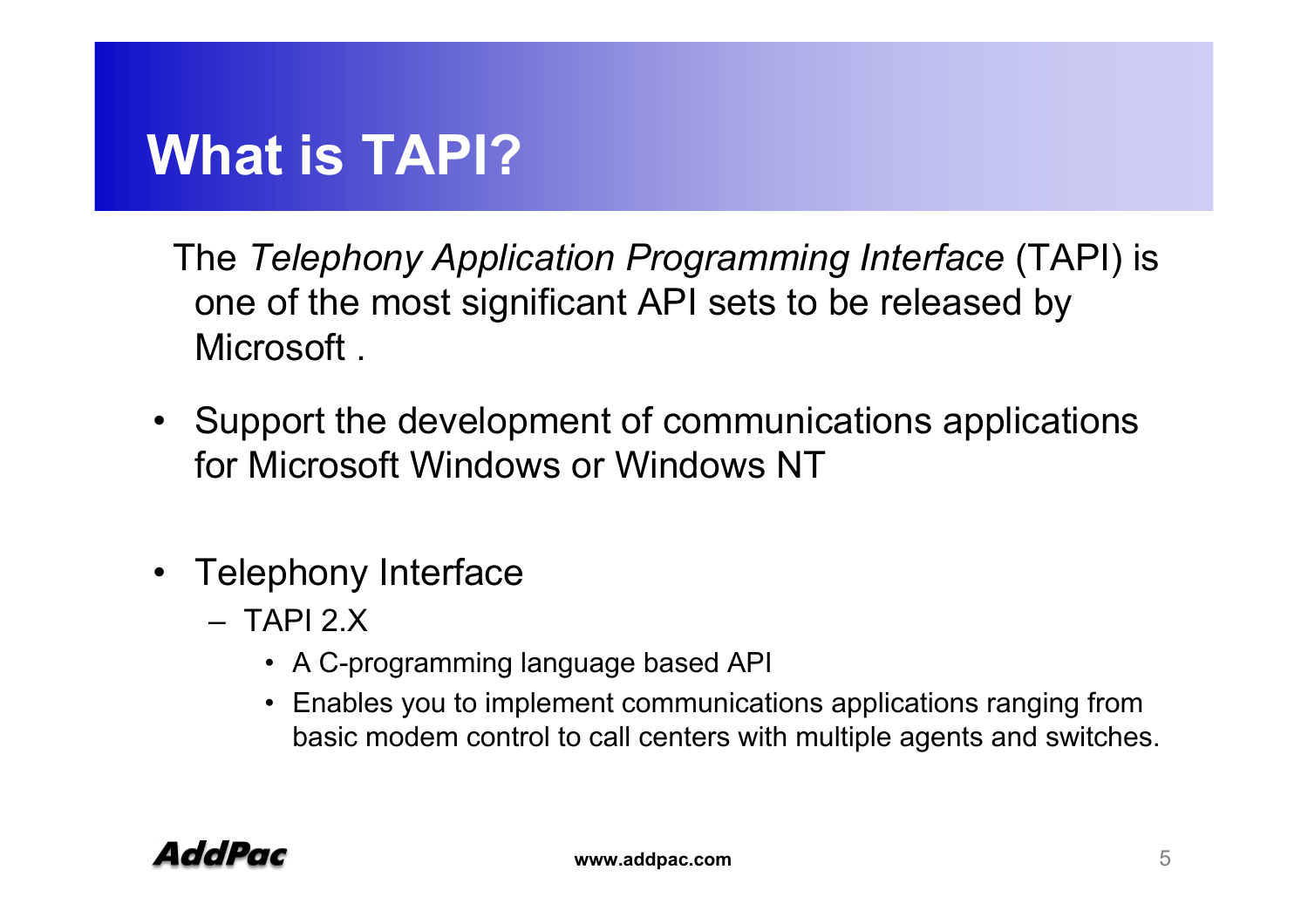#### **What is TAPI? Con't**

- Telephony Interface
	- TAPI 3.X
		- A COM-based API that merges classic and IP telephony.
	- TSPI
		- A telephony service provider (TSP) is a dynamic-link library (DLL)
		- Supports communications device control through a set of exported service functions.
		- A TAPI application uses standardized commands, TAPI passes information to the telephony service provider, and the TSP handles the specific commands that must be exchanged with the device.

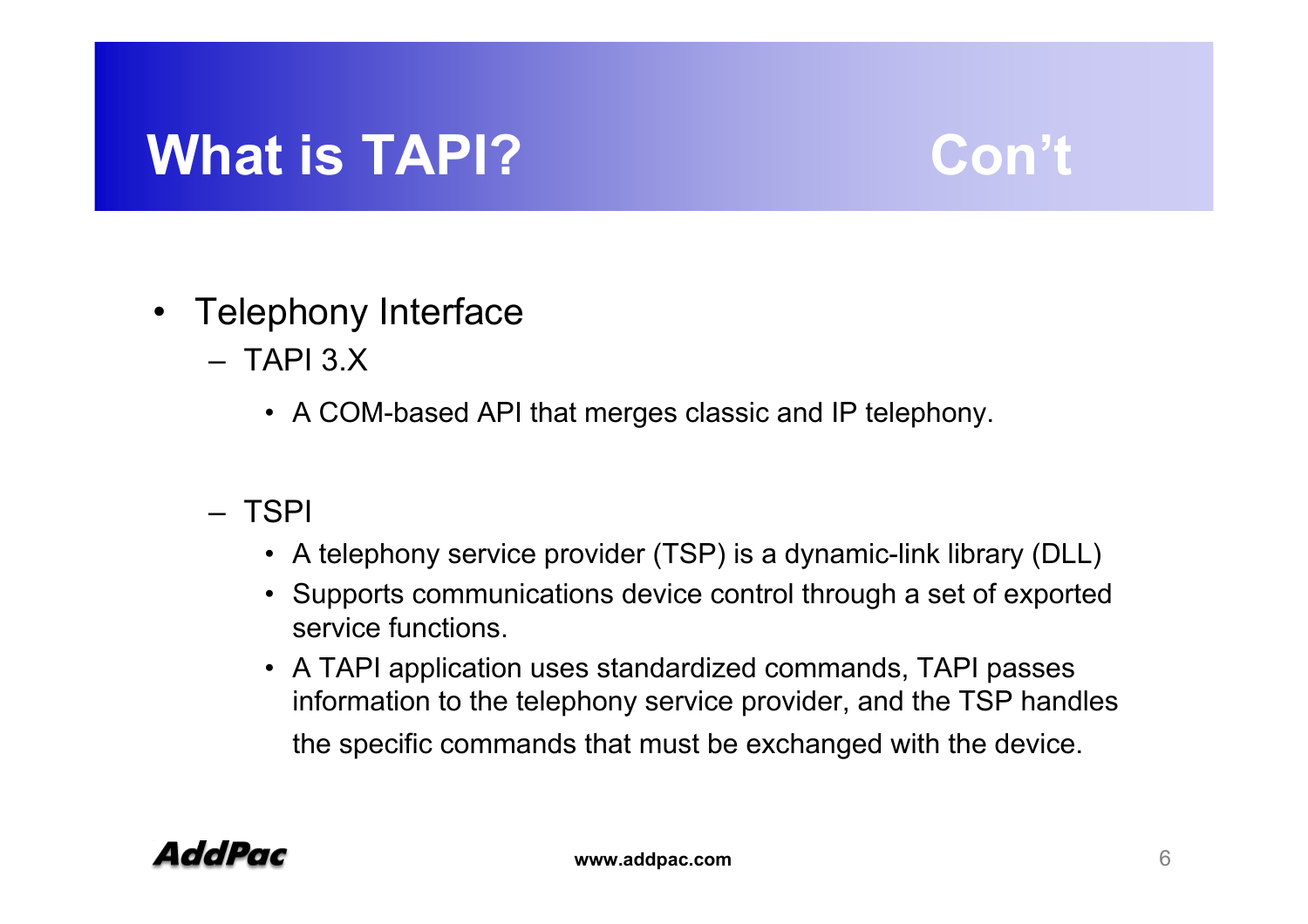#### **What is TAPI? Con't**

- Telephony Interface
	- MSPI
		- A media service provider (MSP) allows an application considerable control over the media for a particular transport mechanism.
		- MSP is always paired with a telephony service provider (TSP).
	- Reference Site
		- http://msdn2.microsoft.com/en-us/library/ms733433.aspx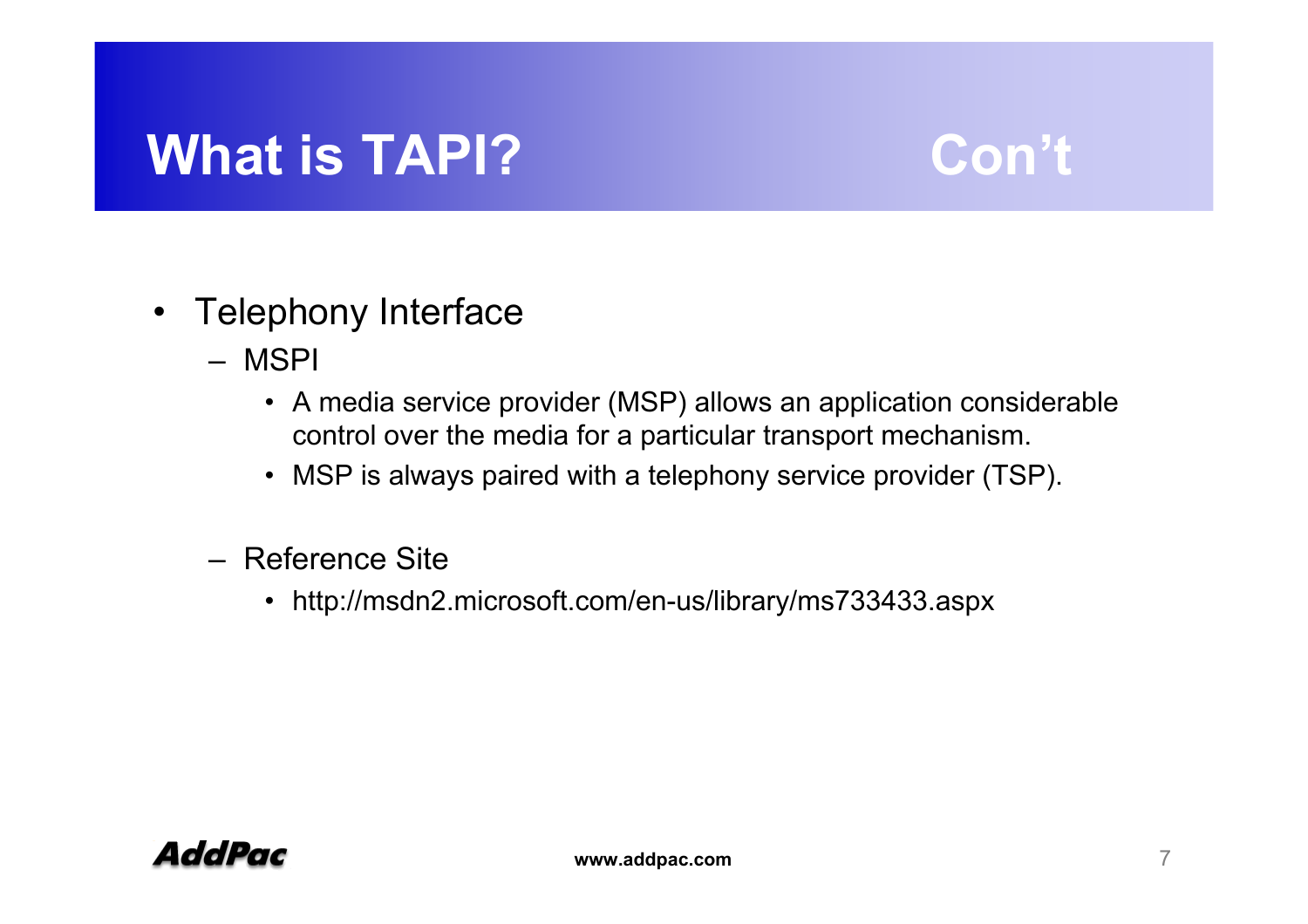## **AddPac TSP (Telephony Service Provider) Structure**

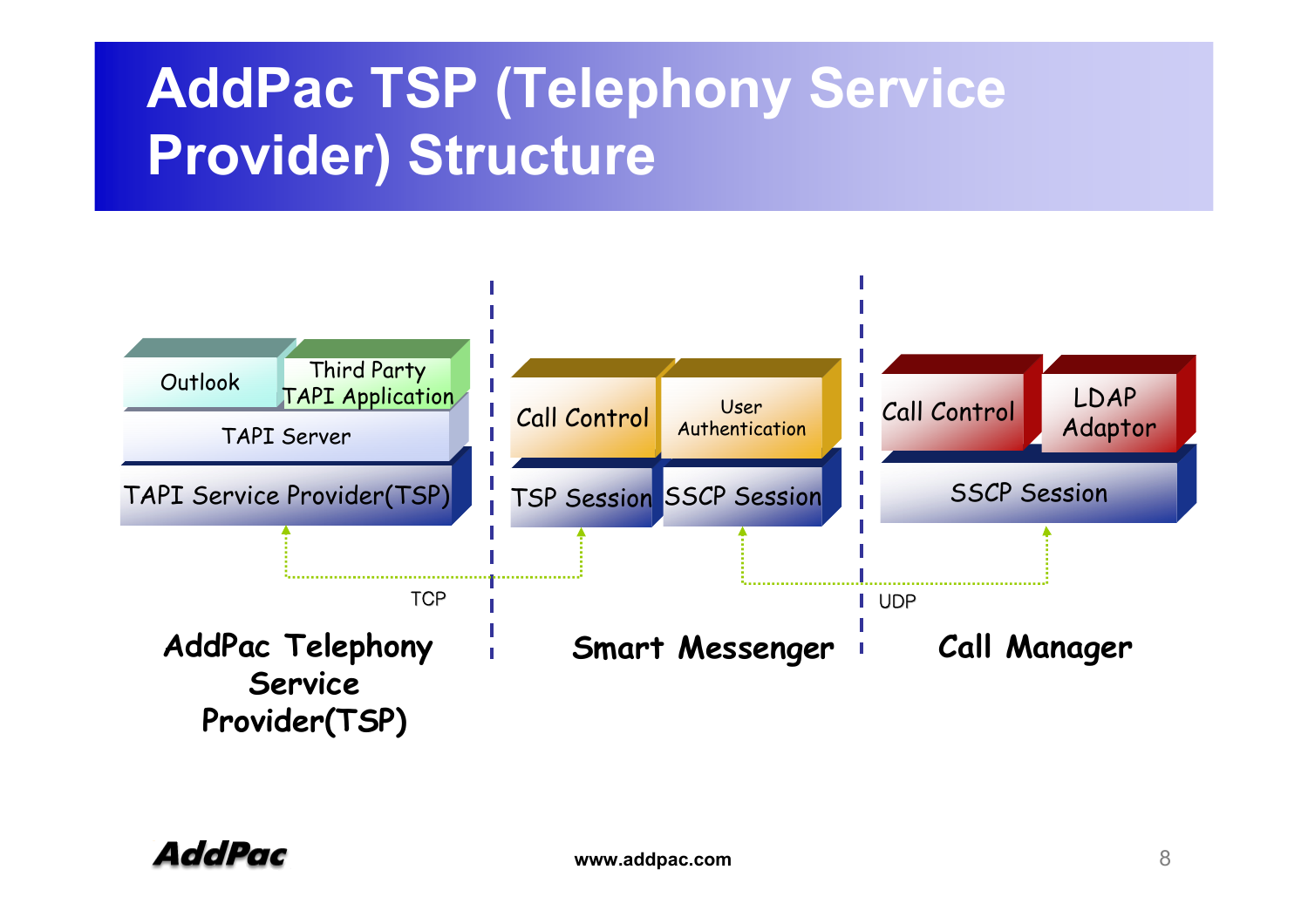### **AddPac TSP System Diagram**

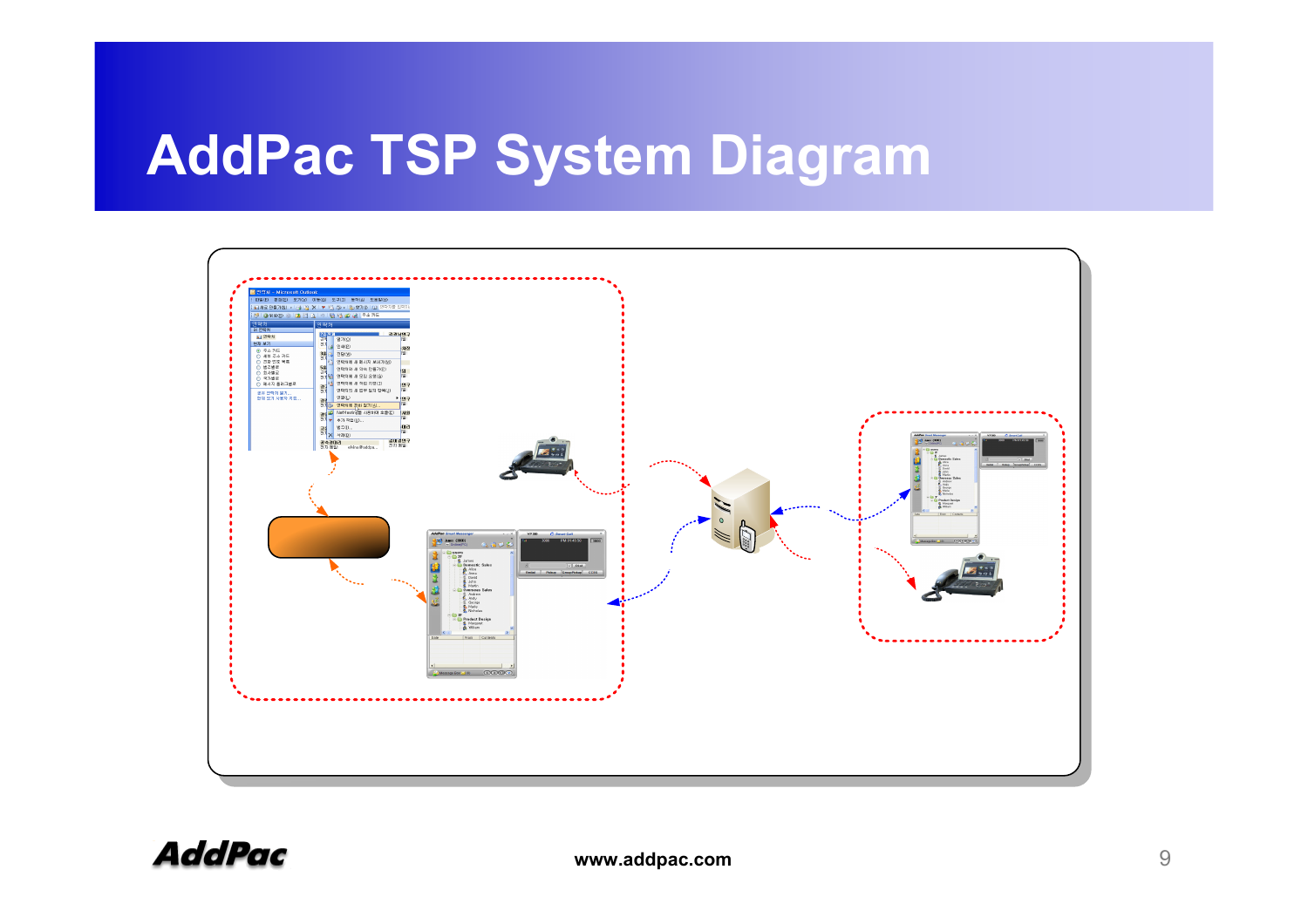

- TSP Install and Uninstall
	- TSP program can be installed with Smart Messenger application at program installation via "A" Part Check shown as left side picture.
	- Shown as "B" Part of left side picture, TSP program can be installed and uninstalled via Smart Messenger Program Menu

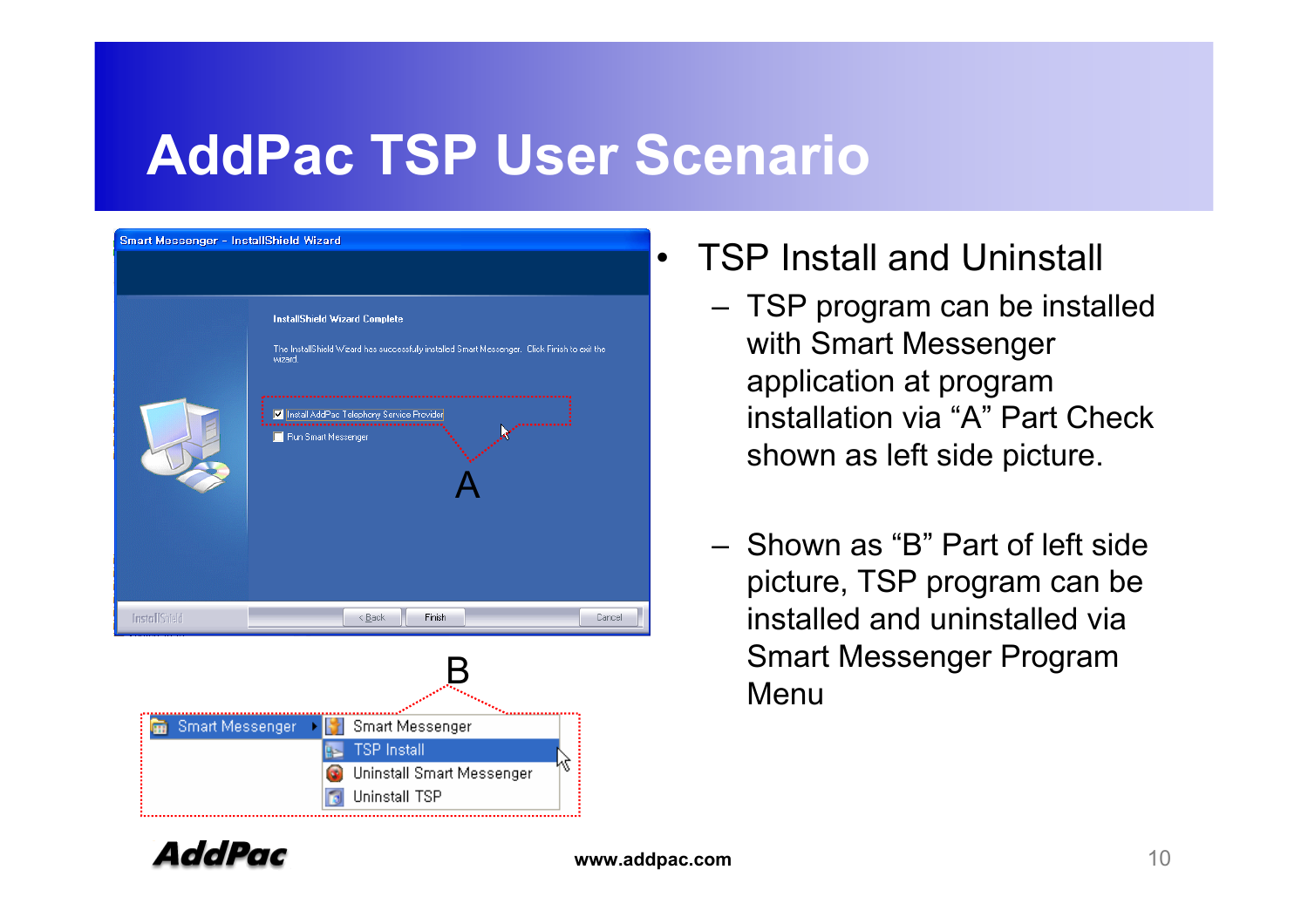| 연락처 - Microsoft Outlook                                                                                     |                                               |  |  |  |  |
|-------------------------------------------------------------------------------------------------------------|-----------------------------------------------|--|--|--|--|
| 파일(E)<br>편집(E)<br>보기(V)<br>도구(I)<br>미동(G)<br>동작(A)<br>도움말(出)                                                |                                               |  |  |  |  |
| <mark>◇ -   은</mark> o 찾기(!)   [1] 연락처를 입력하.<br>BE 새로 만들기( <u>N</u> ) ▼   <i>음</i> 나꼭<br>h<br>$\times$<br>₹ |                                               |  |  |  |  |
| 주소 카드<br>: 90°<br>髓<br>병<br>│ ⓒ 뒤로( <u>B</u> )<br>$\circledcirc$<br>眉<br>a B<br>آهه<br>$\mathbb{Z}$<br>₫    |                                               |  |  |  |  |
| 연락처<br>. <u>.</u> .                                                                                         |                                               |  |  |  |  |
| 내 연락처                                                                                                       |                                               |  |  |  |  |
| §∃ 연락처.                                                                                                     | 김경남현구<br>2층전체<br>려<br>꽐<br>열기(0)              |  |  |  |  |
| 현재 보기                                                                                                       | 전지<br>인쇄(P)<br>a                              |  |  |  |  |
| ◉ 주소 카드                                                                                                     | 차짐<br>[일:<br>3층                               |  |  |  |  |
| 세부 주소 카드<br>∩                                                                                               | 전달(W)<br>€<br>전자                              |  |  |  |  |
| 전화 번호 목록<br>범주별로<br>O                                                                                       | 骨<br>연락처에 새 메시지 보내기(M).<br>5층                 |  |  |  |  |
| 회사별로<br>O                                                                                                   | 연락처와 새 약속 만들기(P)<br>ng<br>I≌∷<br>근뒤           |  |  |  |  |
| 국가별로<br>O                                                                                                   | 듧<br>연락처에 새 모임 요청(G)<br>전자                    |  |  |  |  |
| 메시지 플래그별로                                                                                                   | 喝<br>연락처에 새 작업 지정(T)<br>면구<br>강기              |  |  |  |  |
| 공유 연락처 열기                                                                                                   | l <mark>智:</mark><br>연락처의 새 업무 일지 항목(J)<br>전지 |  |  |  |  |
| 현재 보기 사용자 지정                                                                                                | 연결(L)<br>▶<br>변구<br>강                         |  |  |  |  |
|                                                                                                             | 할:<br>전자<br>۵<br>연락처에 젔화 걸기(A)                |  |  |  |  |
|                                                                                                             | NetMeeting을 사용하며 호출(E)<br>보원<br>경영관           |  |  |  |  |
|                                                                                                             | 일:<br>전자<br>추가 작업(U)<br>۳                     |  |  |  |  |
|                                                                                                             | ाम<br>범주(I)<br>고음                             |  |  |  |  |
|                                                                                                             | 圖:<br>전지<br>삭제(D)                             |  |  |  |  |
|                                                                                                             | 김파경연구<br>좋쑥경대감                                |  |  |  |  |
|                                                                                                             | 전자 메일:<br>전자 메일:<br>elvina@addpa              |  |  |  |  |

- $\bullet$  Call Dialing
	- Open Outlook Program -> select address book-> select contact address-> click the mouse right button->call dialing to contact address

A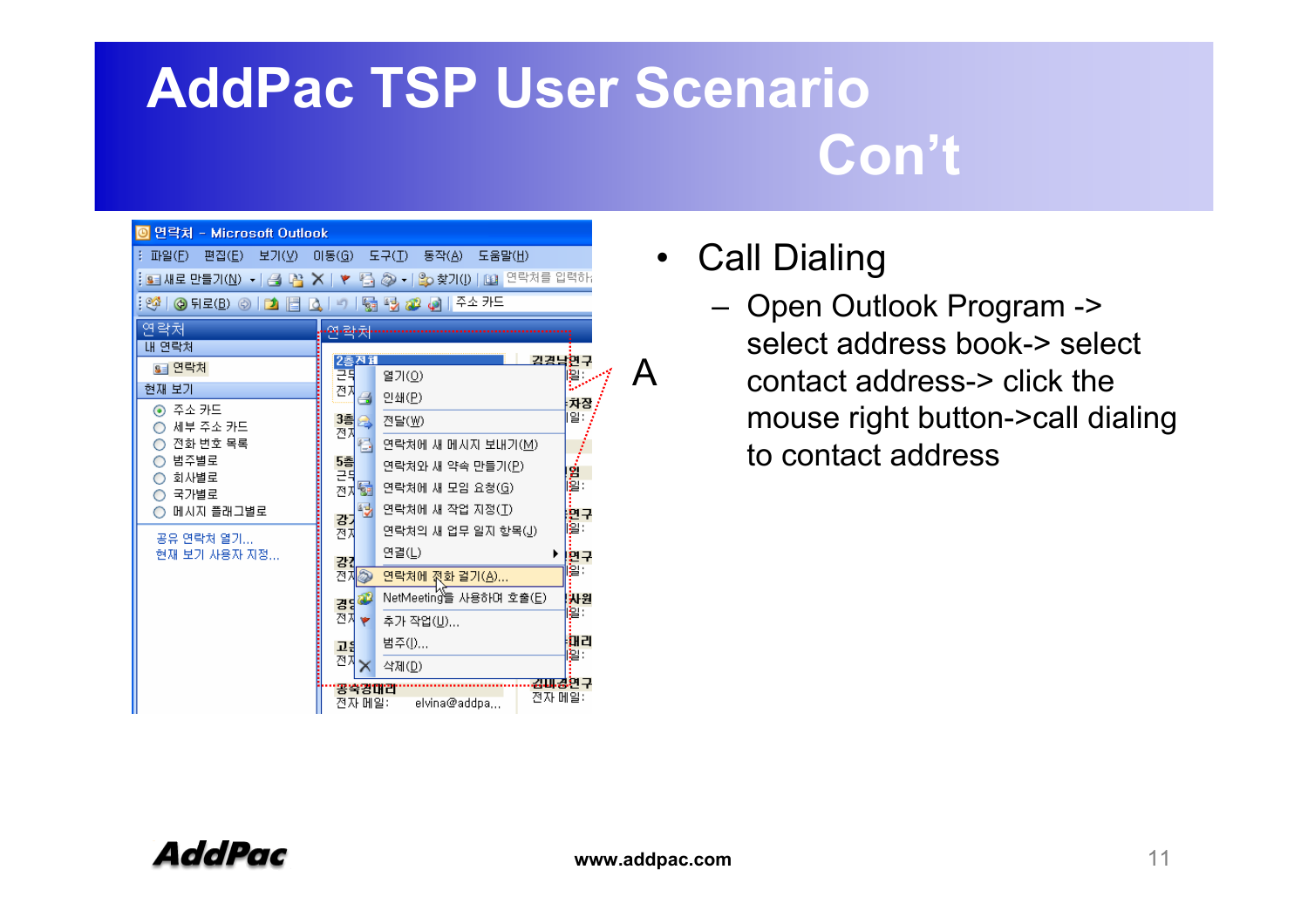| 새로 걸기                                             |                     |                       |                    |  |  |
|---------------------------------------------------|---------------------|-----------------------|--------------------|--|--|
| 전화 변호                                             | <b>Contact Name</b> |                       |                    |  |  |
| 연락처(C):                                           | 2층전체                |                       | 연락처 열기( <u>0</u> ) |  |  |
| 변호(∐) —                                           | 4000                |                       | 전화 걸기 속성(P)        |  |  |
| <b>Phone Number</b><br>□ 전화 걸 때 새 업무 일자 항목 만들기(1) |                     |                       |                    |  |  |
| 연결 상태:<br>온후크                                     |                     | <b>Dialing Option</b> |                    |  |  |
| [전화 걸기( <u>S)</u> ]                               | [전화 끊기( <u>E</u> )  | ┋전화 걸기 옵션(!)          | 달기                 |  |  |

| 전화 걸기 옵션                                                                                                 |                                |                                      |                             |
|----------------------------------------------------------------------------------------------------------|--------------------------------|--------------------------------------|-----------------------------|
| 빠른 전화 걸기 설정<br>이름 $($<br>이름<br>테스트                                                                       | 전화 번호(U)<br>변호<br>5003         | 추가( <u>D</u> )<br>×<br>삭제( <u>E)</u> | as<br>Cor<br>Attr           |
| 전화 변호 형식과 전화 걸기 설정<br>□ 지역 전화 번호에 국가 번호 자동<br>전화 걸기 속성(P)<br>연결할 때 사용할 전화선(J)<br>AddPac Service Provider | 추가(C)<br>Phone Line<br>◡<br>확인 | 회선 속성(L)<br>취소                       | <b>Phone Line Attribute</b> |

#### $\bullet$ **Dialing**

- If you want to dial using AddPac TSP, you should configure dialing option.
- Click the Dialing option button-> Phone Line Information Setting as **AddPac Service Provider** -> Configure the Phone Line **Attribution**

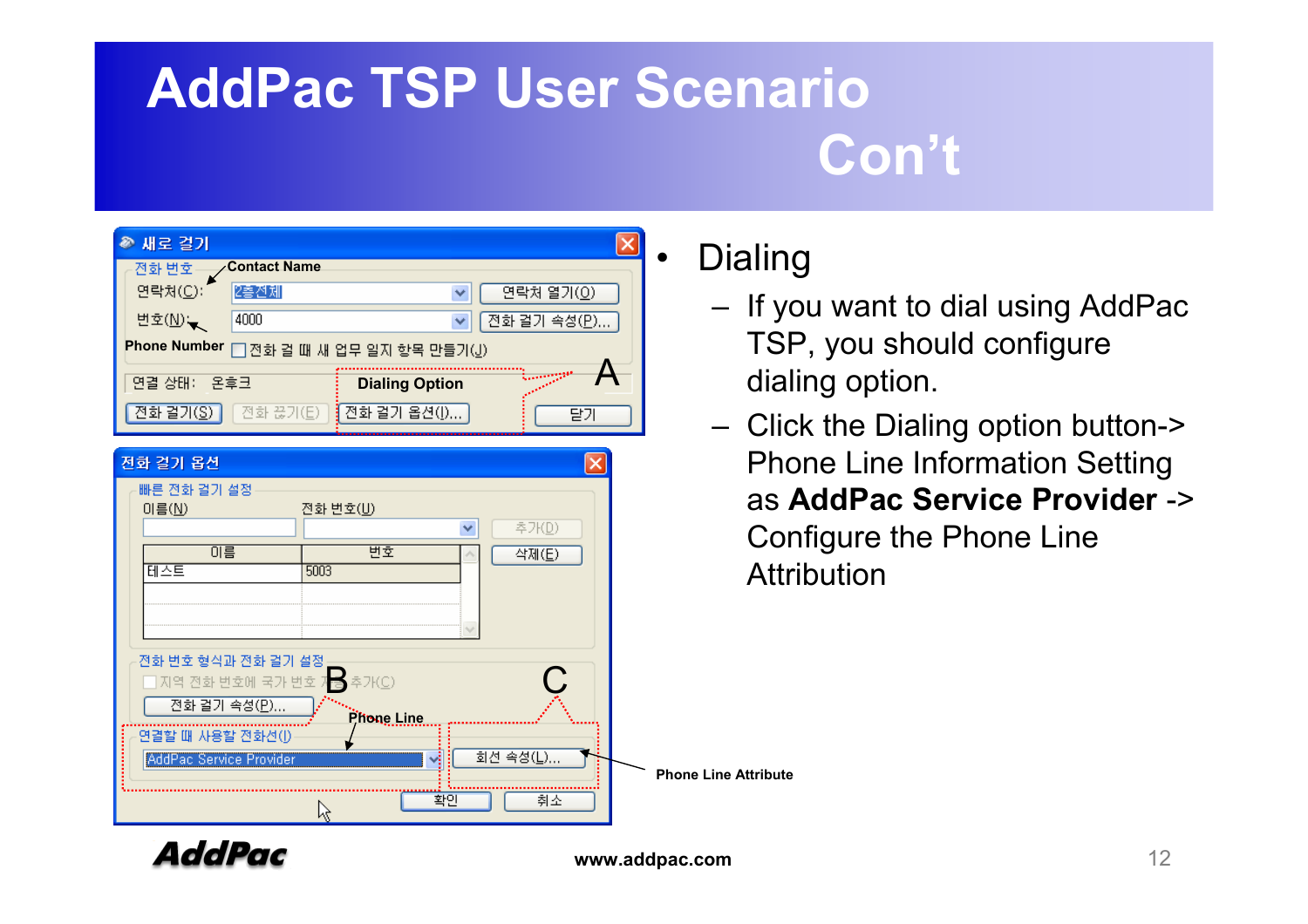| Configure Addpac TAPI Service Provider |                              |                 |  |  |  |  |
|----------------------------------------|------------------------------|-----------------|--|--|--|--|
|                                        | Smart Messenger Informations |                 |  |  |  |  |
|                                        | Host                         | 127.0.0.1       |  |  |  |  |
|                                        | Port                         | 6171            |  |  |  |  |
|                                        |                              |                 |  |  |  |  |
|                                        |                              | Cancel<br>Apply |  |  |  |  |

- $\bullet$  Configure Phone Line **Attribute** 
	- Click the Phone Line Attribute Button
	- After inputting connection information of Smart Messenger, click the "Apply" button to save information.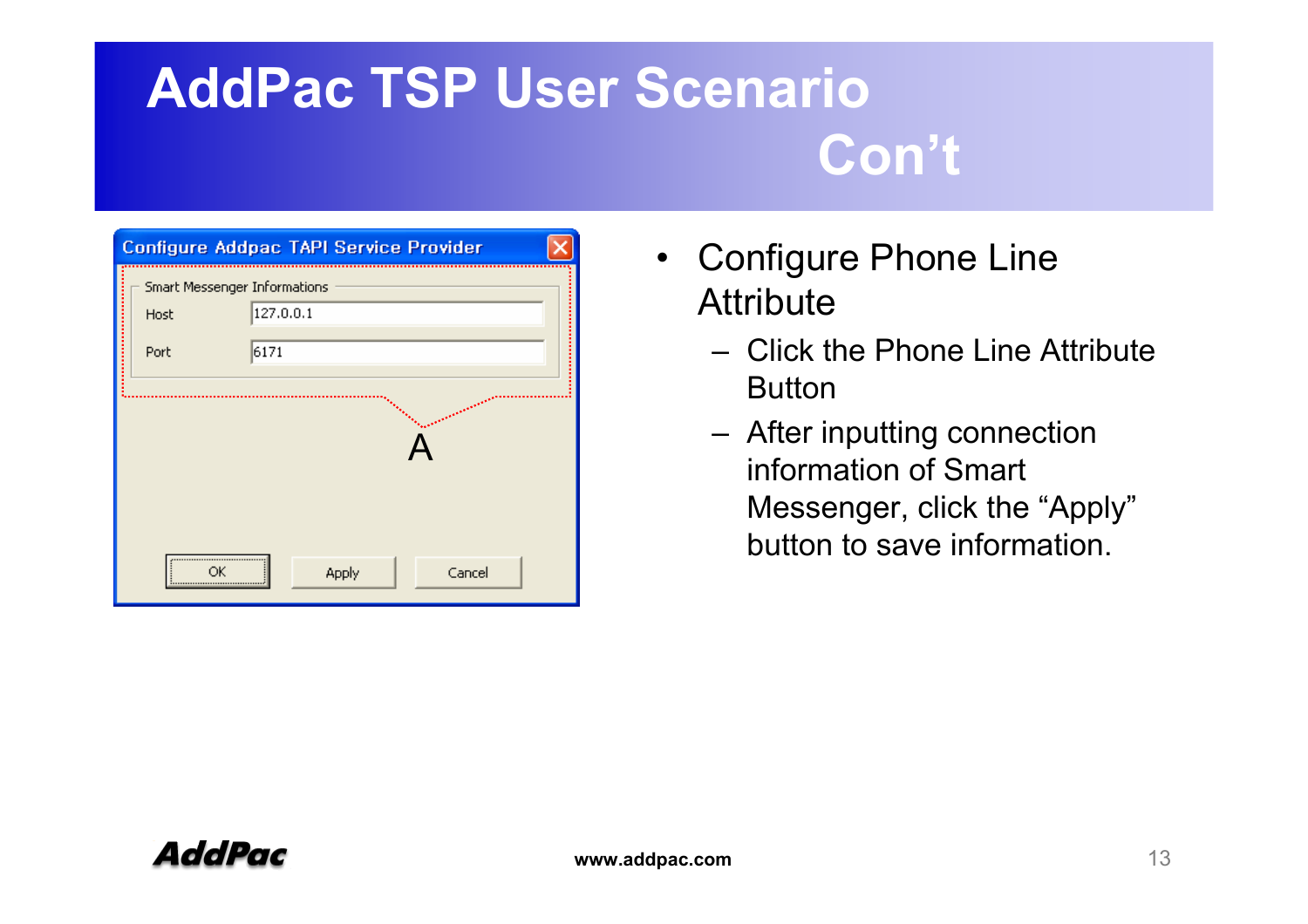

• If you click the Dialing button ("A" Part),

Smart Messenger program is pop up, start the dialing procedure via AddPac IP-PBX, and display the call status information ("C" Part).

• If you want to disconnect call, click the call drop button ("B" Part).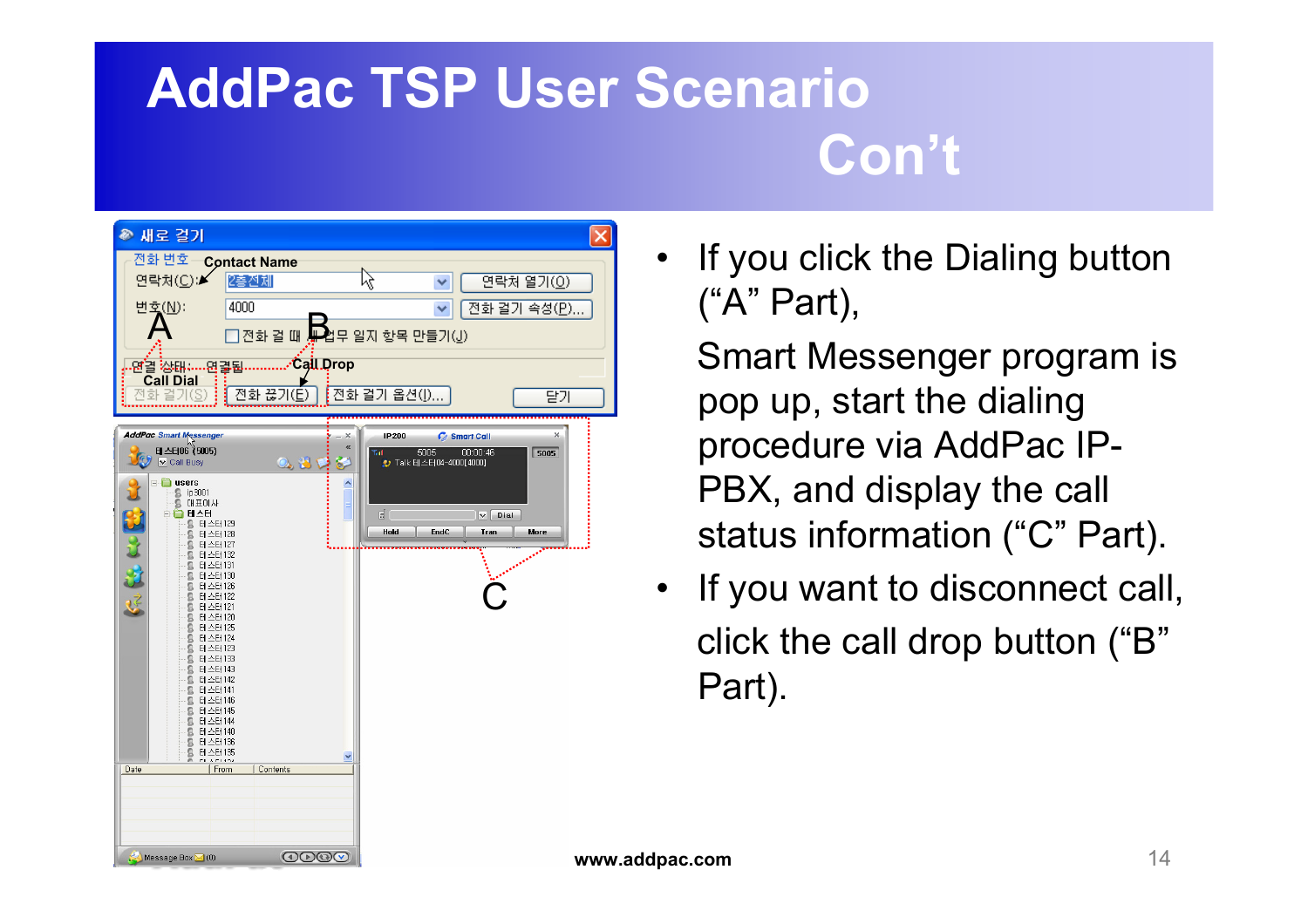#### **AddPac TSP Message Structure**





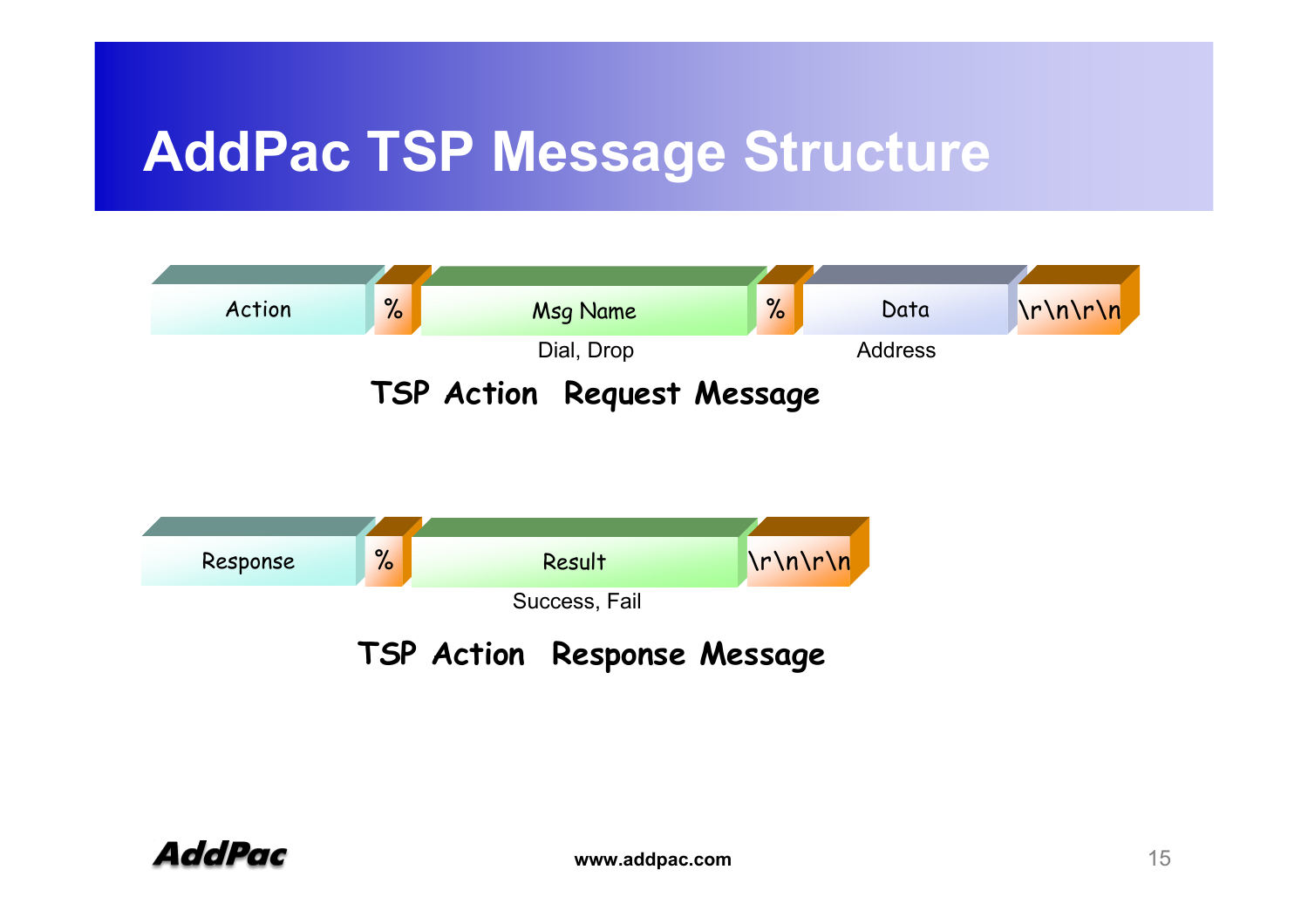## **AddPac TSP Message Structure Con't**



#### **TSP Call State Notify Message**

• **Call State :OffHookState, ProceedState, RingBackState, ConnectedState, OnHookState**



**TSP Call Info Notify Message**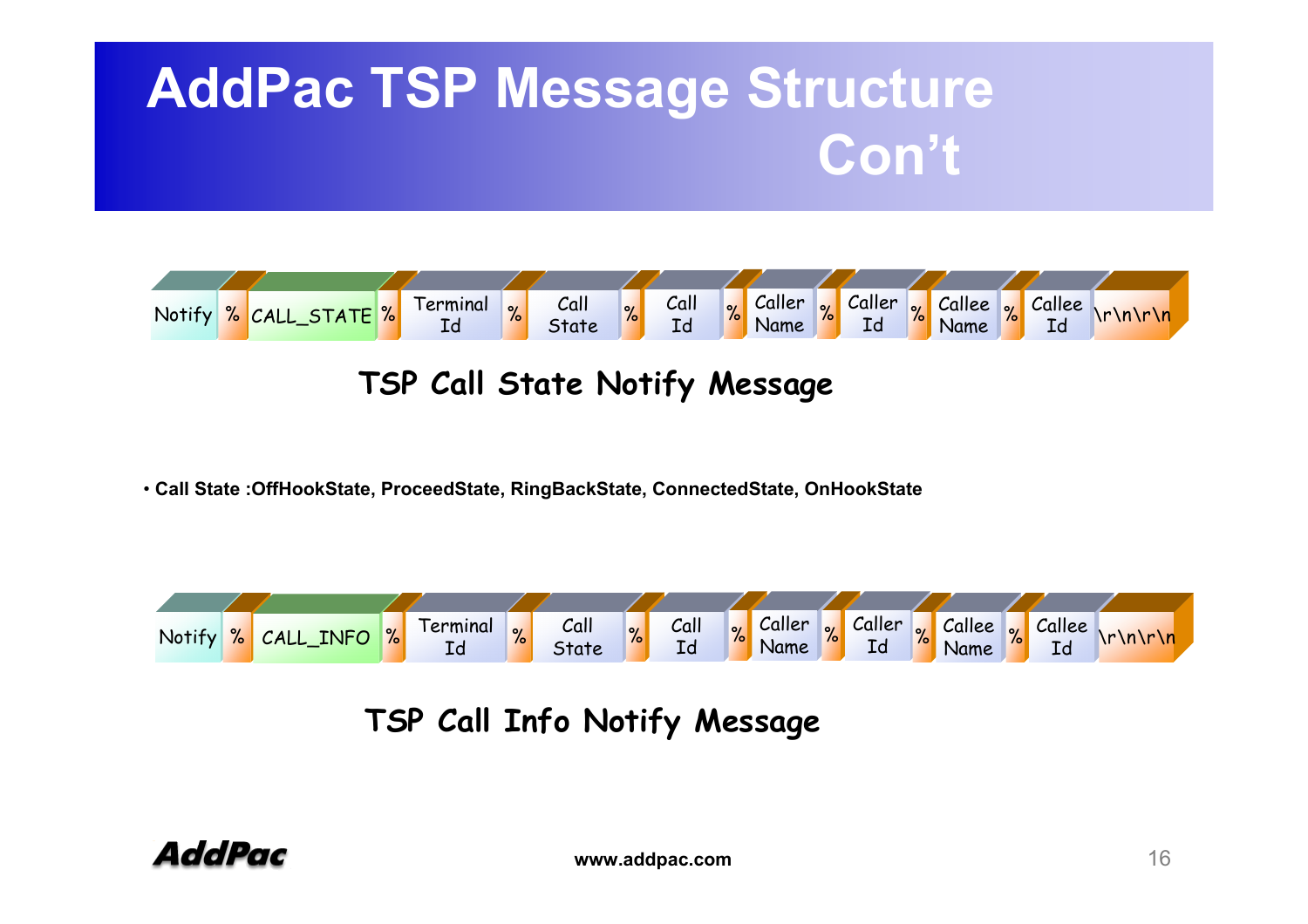#### **AddPac TSP Message Flow**



#### **TAPI Application Initialize and Select TSP**



**www.addpac.com** 17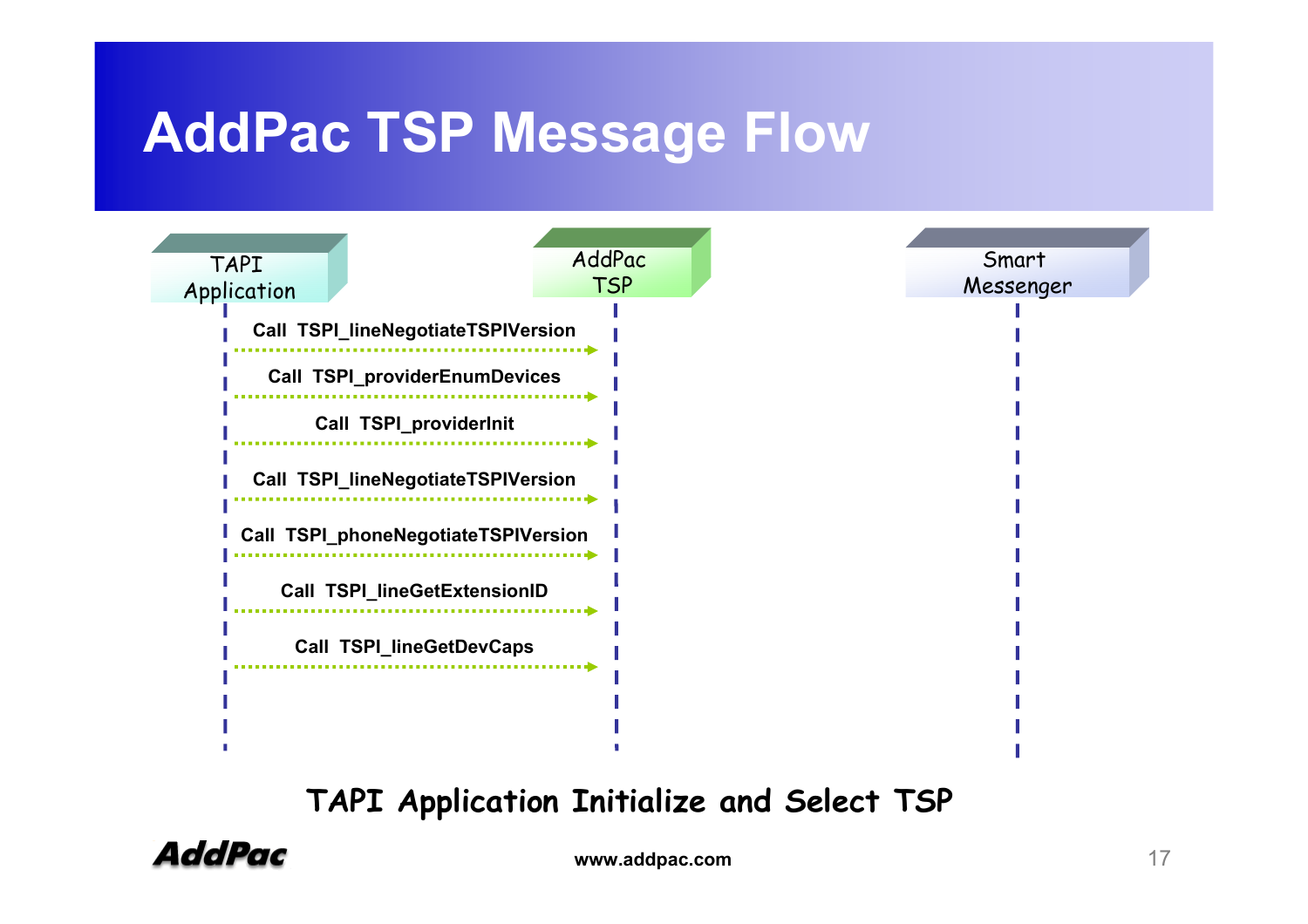### **AddPac TSP Message Flow Con't**



**TAPI Application Dial and Connected, Drop**



**www.addpac.com** 18